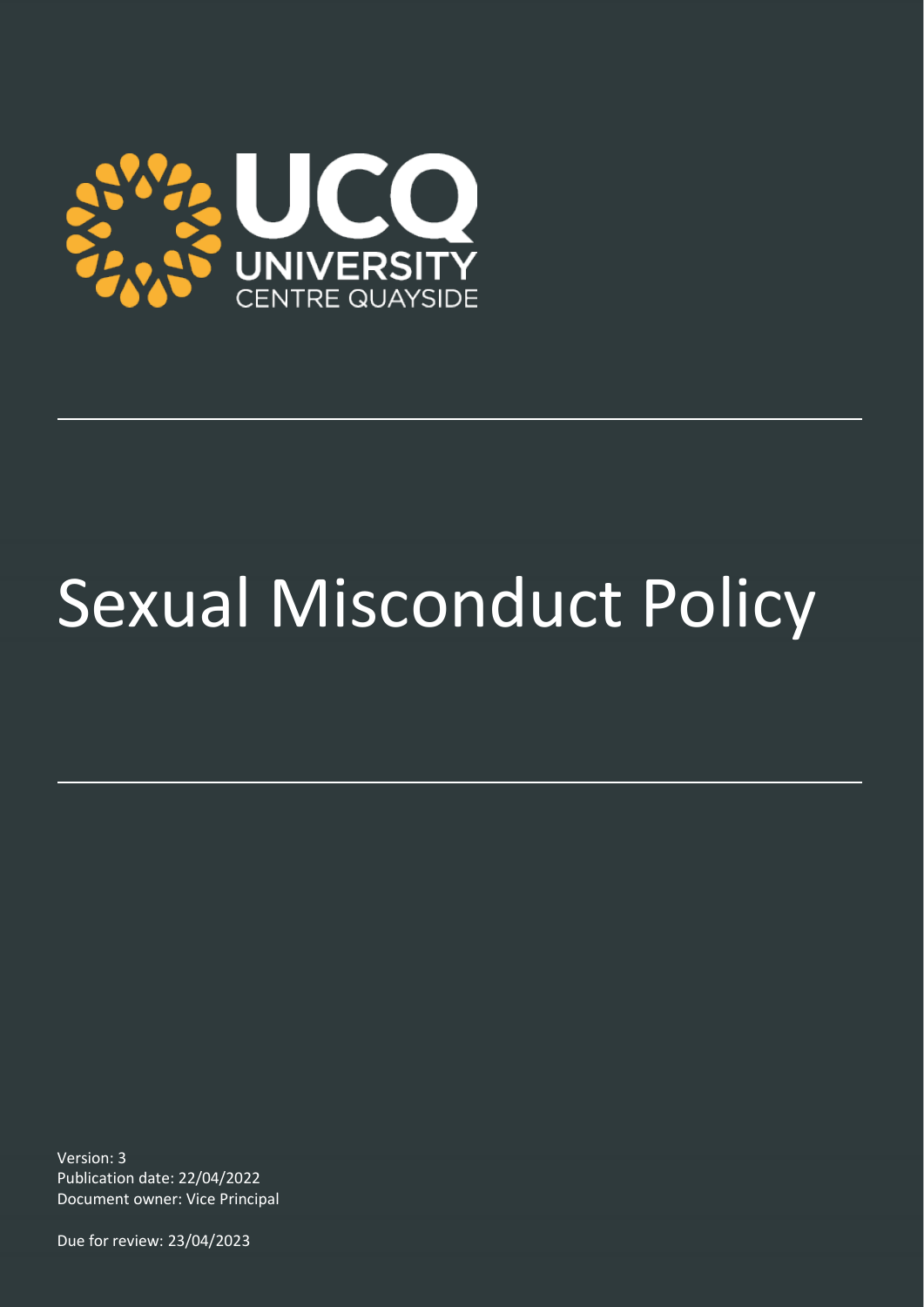

# **Table of Contents**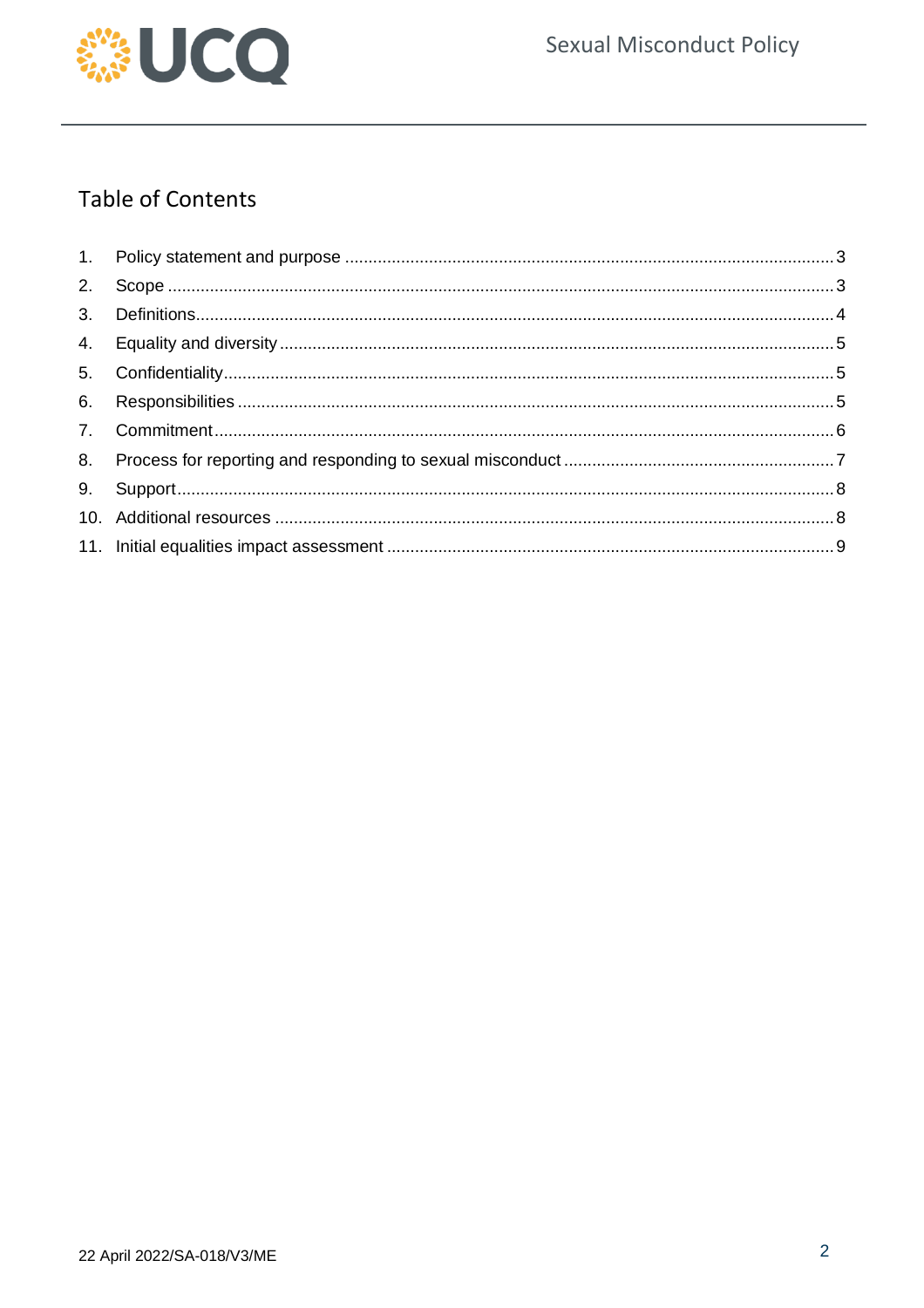

### <span id="page-2-0"></span>1. Policy statement and purpose

- 1.1 UCQ do not tolerate sexual misconduct, violence or abuse and are committed to providing a learning environment in which all members of the UCQ community feel safe and are respected.
- 1.2 UCQ are committed to preventing and eliminating all forms of sexual misconduct.
- 1.3 UCQ recognise the significant negative effects that experiencing sexual misconduct can have upon individuals and will support them, as well as supporting those members of the UCQ community (peers, tutors, other staff etc.) to whom such experiences are disclosed.
- 1.4 UCQ are committed to providing a supportive and confidential environment where all individuals feel confident and empowered to disclose, will be listened to and understand the options available to them.
- 1.5 This policy is underpinned by the [Office for Student's statement of expectations for preventing](https://www.officeforstudents.org.uk/advice-and-guidance/student-wellbeing-and-protection/prevent-and-address-harassment-and-sexual-misconduct/statement-of-expectations/)  [and addressing harassment and sexual misconduct affecting students in higher education](https://www.officeforstudents.org.uk/advice-and-guidance/student-wellbeing-and-protection/prevent-and-address-harassment-and-sexual-misconduct/statement-of-expectations/) and [Ofsted's Education Inspection Framework paragraph 275-279 regarding sexual harassment](https://www.gov.uk/government/publications/education-inspection-framework)  [and violence and online sexual abuse.](https://www.gov.uk/government/publications/education-inspection-framework)
- 1.6 The purpose of this policy is to outline how UCQ will:
	- provide a learning environment in which all members of the UCQ community feel safe and are respected
	- set out UCQ's expectations around the unacceptability of sexual misconduct
	- support students and staff who have experienced any form of sexual misconduct
	- respond to disclosed incidents which breach this policy

#### <span id="page-2-1"></span>2. Scope

- 2.1 This policy covers all students (including distance learners and apprentices) and staff of UCQ.
- 2.2 It will apply to sexual misconduct which:
	- occurs on UCQ venues, property and/or land;
	- occurs whilst a student or staff member is engaged in any UCQ-related activity;
	- occurs via electronic means including, but not limited to: internet, email, social media sites, chat rooms/forums, text messages and instant messaging;
	- results in a legal or police investigation, charge or conviction of an offence;
	- raises questions about the fitness of the individual to work or study; or
	- in the view of UCQ poses a serious risk or disruption to UCQ or members of its community.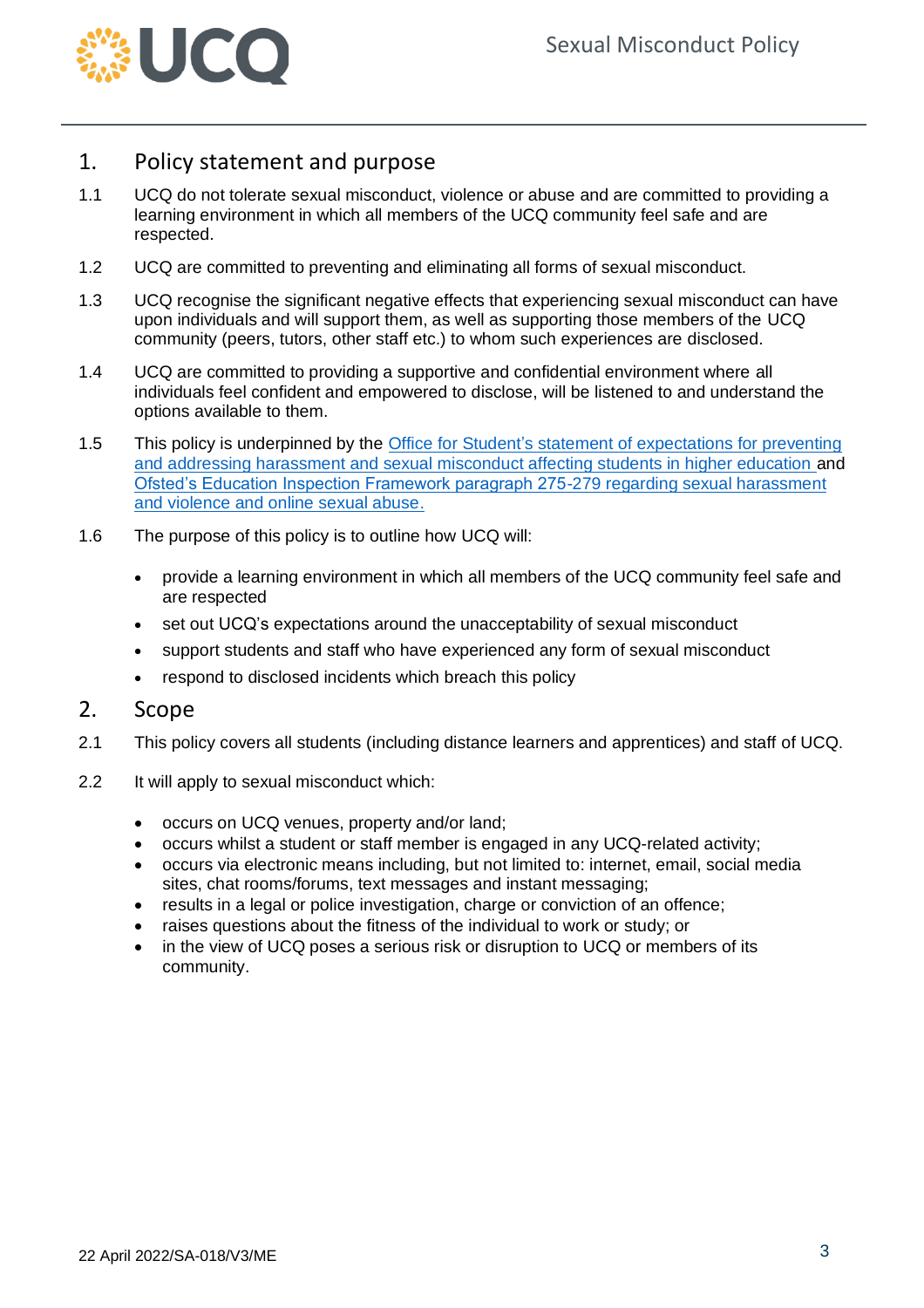

#### <span id="page-3-0"></span>3. Definitions

3.1 For the purposes of this policy, UCQ adopt the following definitions for harassment and sexual misconduct:

**Harassment** (as defined by Section 26 of the Equality Act 2010) includes unwanted behaviour or conduct which has the purpose or effect of violating a person's dignity or creating an intimidating, hostile, degrading, humiliating or offensive environment because of, or connected to, one or more of the following protected characteristics:

- i. age
- ii. disability
- iii. gender reassignment
- iv. race
- v. religion or belief
- vi. sex
- vii. sexual orientation

Under this definition, UCQ understand harassment to include domestic violence and abuse (which can also involve control, coercion, threats), and stalking.

UCQ would also consider harassment to include any incidents of physical violence towards another person(s) on the basis of a protected characteristic, and hate crimes, such as those criminal offences which are perceived by the victim or any other person, to be motivated by hostility or prejudice, based on a person's disability or perceived disability; race or perceived race; or religion or perceived religion; or sexual orientation or perceived sexual orientation or transgender identity or perceived transgender identity.

**Sexual misconduct** relates to all unwanted conduct of a sexual nature. This includes, but is not limited to:

- i. Sexual harassment (as defined by Section 26 (2) of the Equality Act 2010)
- ii. Unwanted conduct which creates an intimidating, hostile, degrading, humiliating or offensive environment (as defined by the Equality Act 2010)
- iii. Assault (as defined by the Sexual Offences Act 2003)
- iv. Rape (as defined by the Sexual Offences Act 2003)
- v. Physical unwanted sexual advances (as set out by the Equality and Human Rights Commission: Sexual harassment and the law, 2017)2
- vi. Intimidation, or promising resources or benefits in return for sexual favours (as set out by the Equality and Human Rights Commission: Sexual harassment and the law, 2017)3
- vii. Distributing private and personal explicit images or video footage of an individual without their consent (as defined by the Criminal Justice and Courts Act 2015).

These definitions include both physical and virtual harassment and sexual misconduct experienced through any media.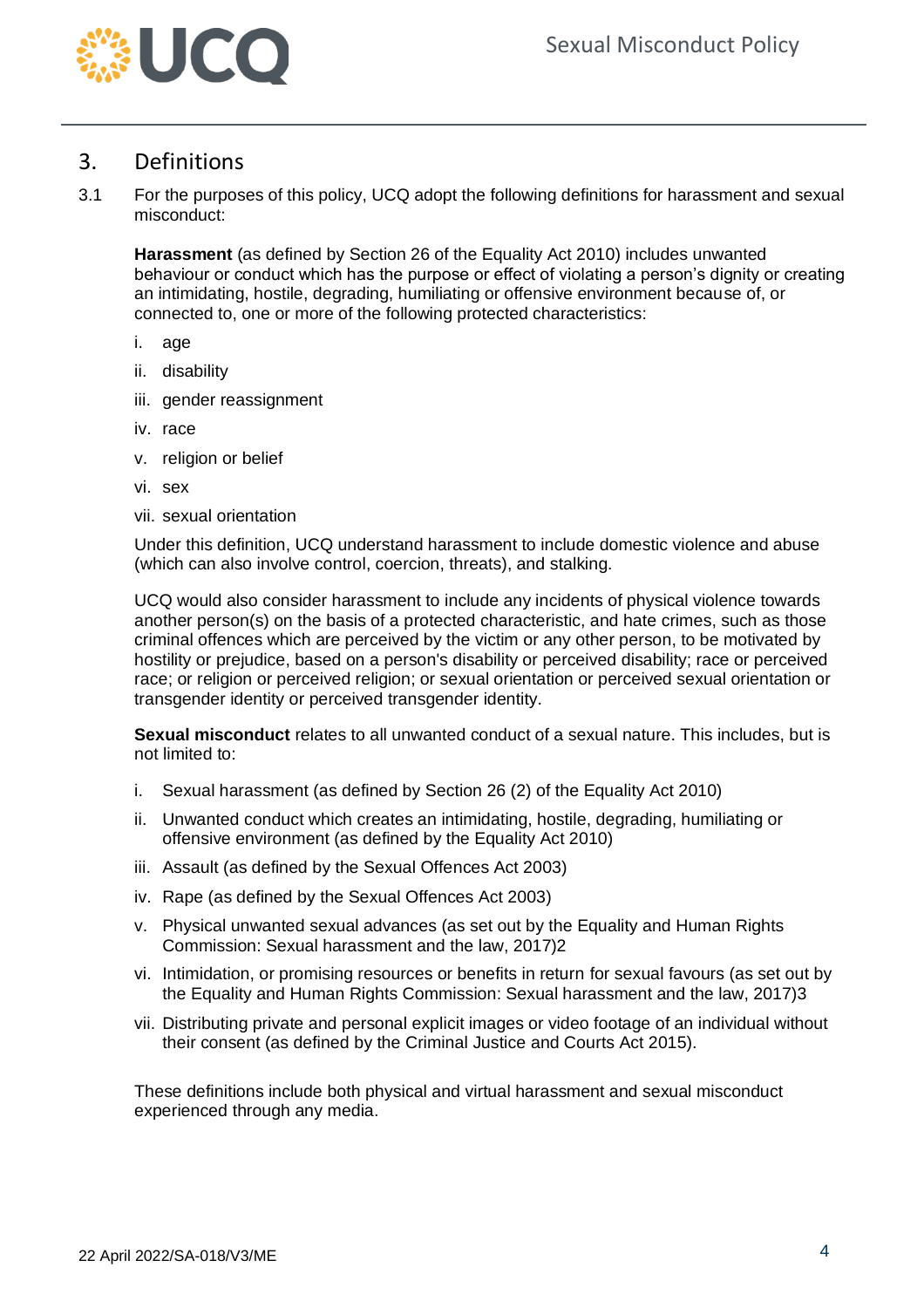

# <span id="page-4-0"></span>4. Equality and diversity

4.1 Sexual misconduct can be experienced by any individual, regardless of sex, gender, sexual orientation, relationship status, age, disability, faith, ethnicity, nationality and economic status. Women, members of the LGBT+ community, and individuals with disabilities are disproportionally affected by experiences of sexual violence. Experiences of sexual misconduct and violence may intersect with other forms of harassment and discrimination.

# <span id="page-4-1"></span>5. Confidentiality

5.1 Confidentiality will be maintained, where possible, throughout the disclosure, reporting and investigative processes in recognition of the sensitive nature of sexual misconduct and violence matters. As such, information will usually only be shared with relevant individuals/entities (who may be internal or external to UCQ, e.g. counsellors, witnesses, external experts from specialist agencies like Rape Crisis, Sexual Assault Referral Centres or the Police). UCQ reserves the right, and may be under an obligation, to share information in exceptional circumstances where such disclosure is necessary to protect any individual or the wider UCQ community from harm or to prevent a crime from taking place. All individuals involved in any process under this Policy must keep information that is disclosed to them as part of the process confidential. Any unauthorised disclosure of confidential information will be considered a Policy violation and will be addressed accordingly. Throughout all proceedings, UCQ will act in compliance with the General Data Protection Regulation (GDPR) and Data Protection Act 2018.

#### <span id="page-4-2"></span>6. Responsibilities

6.1 As Strategic Safeguarding Lead (SSL), the Vice Principal is responsible for the application of the procedures associated with this Policy. The day-to-day management of all safeguarding related concerns is overseen by the Safeguarding Team.

| <b>Safeguarding Team</b>                            |                                                                    |  |  |  |
|-----------------------------------------------------|--------------------------------------------------------------------|--|--|--|
| Strategic Safeguarding Lead: Michelle Elliott       | Tel 0191 275 5015 or<br>michelle.elliott@ucq.ac.uk                 |  |  |  |
| Designated Safeguarding Lead: Kelly Pattison        | Tel 0191 275 5015 (07308<br>231263) or<br>kelly.pattison@ucq.ac.uk |  |  |  |
| Designated Safeguarding Lead (Stockton): Ben Devine | Tel 07366 564 165 or<br>ben.devine@ucq.ac.uk                       |  |  |  |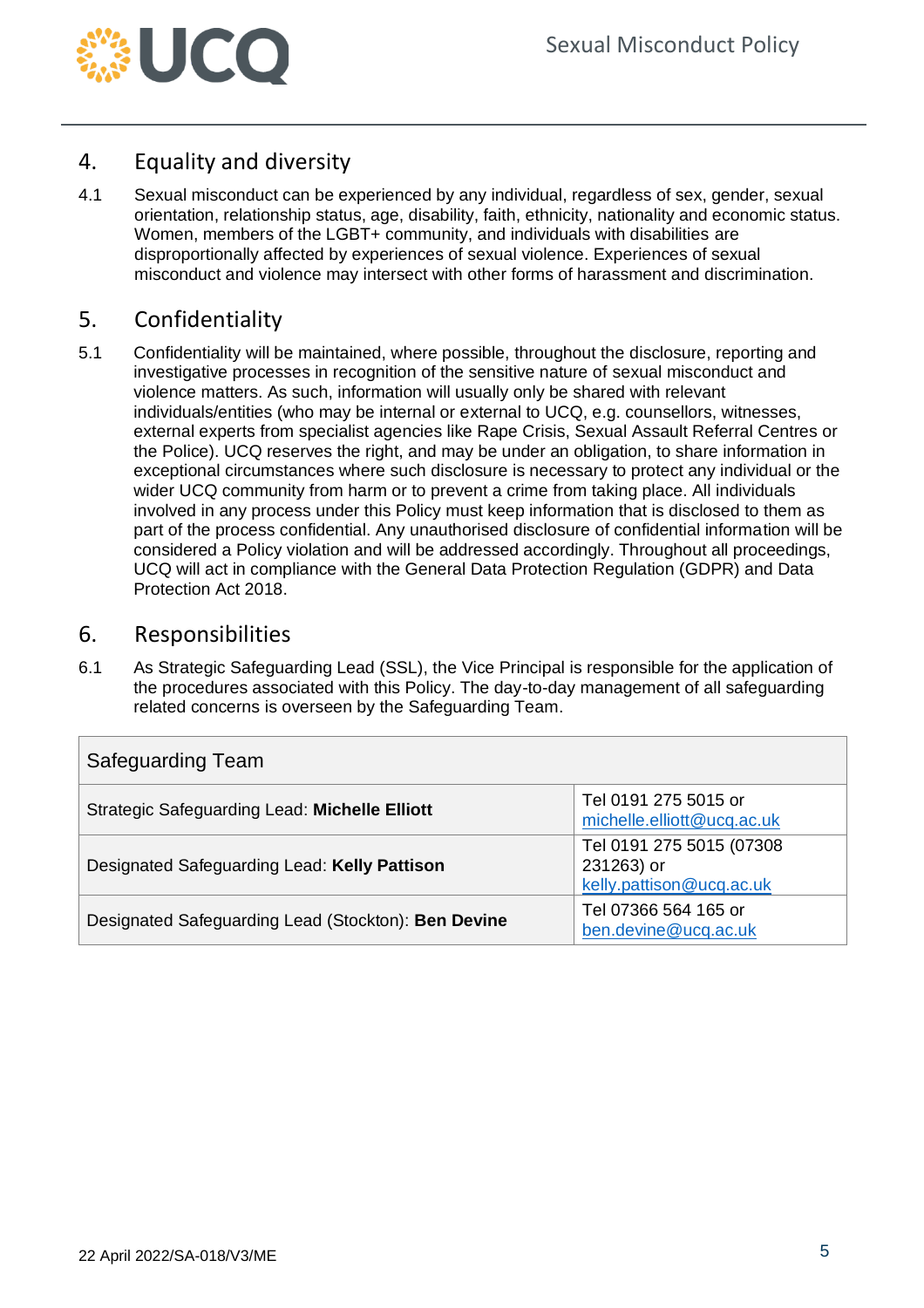

## <span id="page-5-0"></span>7. Commitment

- 7.1 The following statements of commitment are underpinned by the Office for Students statement [of expectations for preventing and addressing harassment and sexual misconduct affecting](https://www.officeforstudents.org.uk/advice-and-guidance/student-wellbeing-and-protection/prevent-and-address-harassment-and-sexual-misconduct/statement-of-expectations/)  [students in higher education.](https://www.officeforstudents.org.uk/advice-and-guidance/student-wellbeing-and-protection/prevent-and-address-harassment-and-sexual-misconduct/statement-of-expectations/)
	- 1. UCQ will clearly communicate, and embed across the whole organisation, their approach to preventing and responding to all forms of harassment and sexual misconduct affecting students and staff. UCQ will set out clearly their expectations of students, staff and visitors.
	- 2. UCQ's Academic Council will ensure that their approach to harassment and sexual misconduct is adequate and effective. This includes ensuring that risks relating to these issues are identified and effectively mitigated.
	- 3. UCQ will appropriately engage with students and staff to develop and evaluate systems, policies and processes to address harassment and sexual misconduct.
	- 4. UCQ will implement adequate and effective staff and student training with the purpose of raising awareness of, and preventing, harassment and sexual misconduct.
	- 5. UCQ will have adequate and effective policies and processes in place for all students and staff to report and disclose incidents of harassment and sexual misconduct.
	- 6. UCQ will have a fair, clear and accessible approach to taking action in response to reports and disclosures.
	- 7. UCQ will ensure that students and staff involved in an investigatory process have access to appropriate and effective support.
- 7.2 Ofsted (June 2021) published a review of sexual abuse in schools and colleges in light of recent campaigns, which encouraged students and pupils to report their own experiences with sexual harassment. In response, the Government ordered an urgent review of sexual abuse in schools.

UCQ believe a whole organisational approach and zero tolerance policy is required.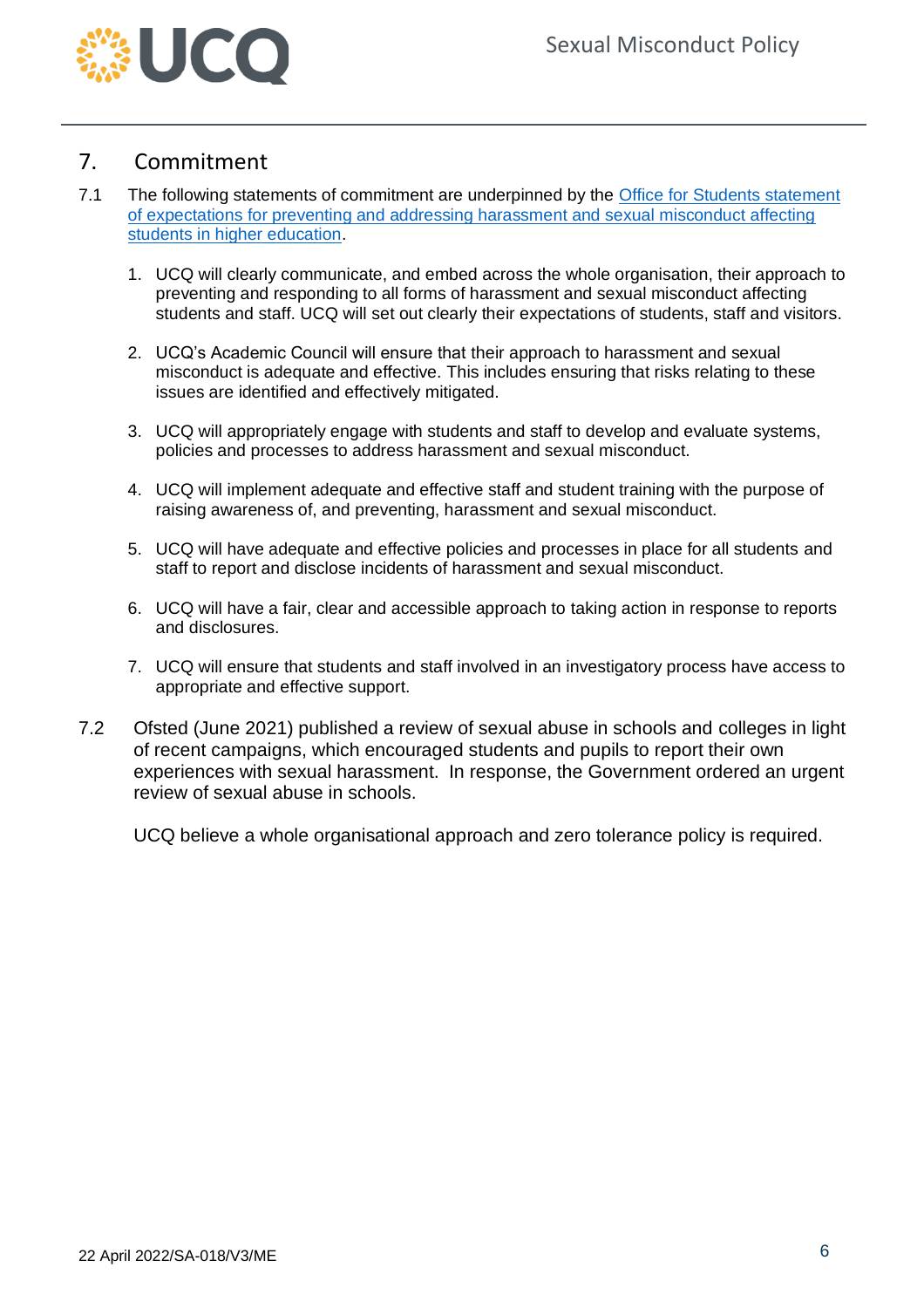

# <span id="page-6-0"></span>8. Process for reporting and responding to sexual misconduct

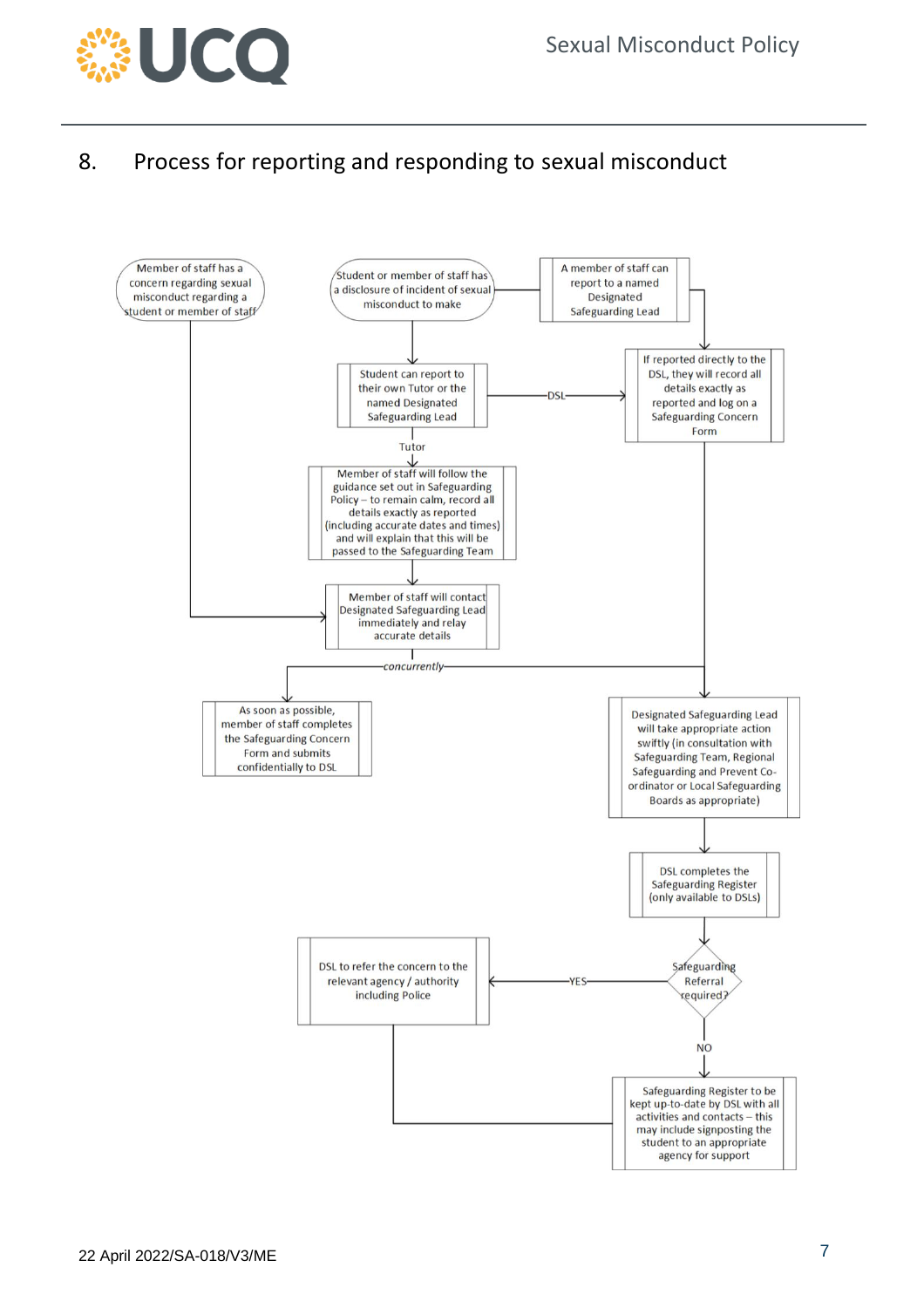

#### <span id="page-7-0"></span>9. Support

- 9.1 UCQ is committed to providing support for those members of its community affected by these issues. UCQ will provide information on support resources available and offer interim measures as appropriate to the reporting party, responding party, and witnesses involved in alleged incidents of sexual misconduct and violence.
- 9.2 Support resources are available to any member of UCQ who discloses an incident regardless of their choice to make a report to UCQ or Police. Support remains available irrespective of the outcome of an investigation.
- 9.3 The reporting party and responding party will each have a member of staff assigned to them to offer welfare and pastoral support. This support will be separate; one member of staff will not provide support to both parties. Staff in these roles are trained to support either party during and after an investigation. Support will be offered via video or phone call whilst staff are working remotely. Staff supporting students can attend meetings with the student via Teams.
- 9.4 The reporting party and responding party may be signposted to free, impartial and confidential advice services such as the Students' Union Advice Service or the Acas Helpline.

#### <span id="page-7-1"></span>10. Additional resources

UCQ Safeguarding Resources:<https://ucq.ac.uk/safeguarding-and-prevent/>

The UCQ website provides links to a range of external support services: <https://ucq.ac.uk/support-links/>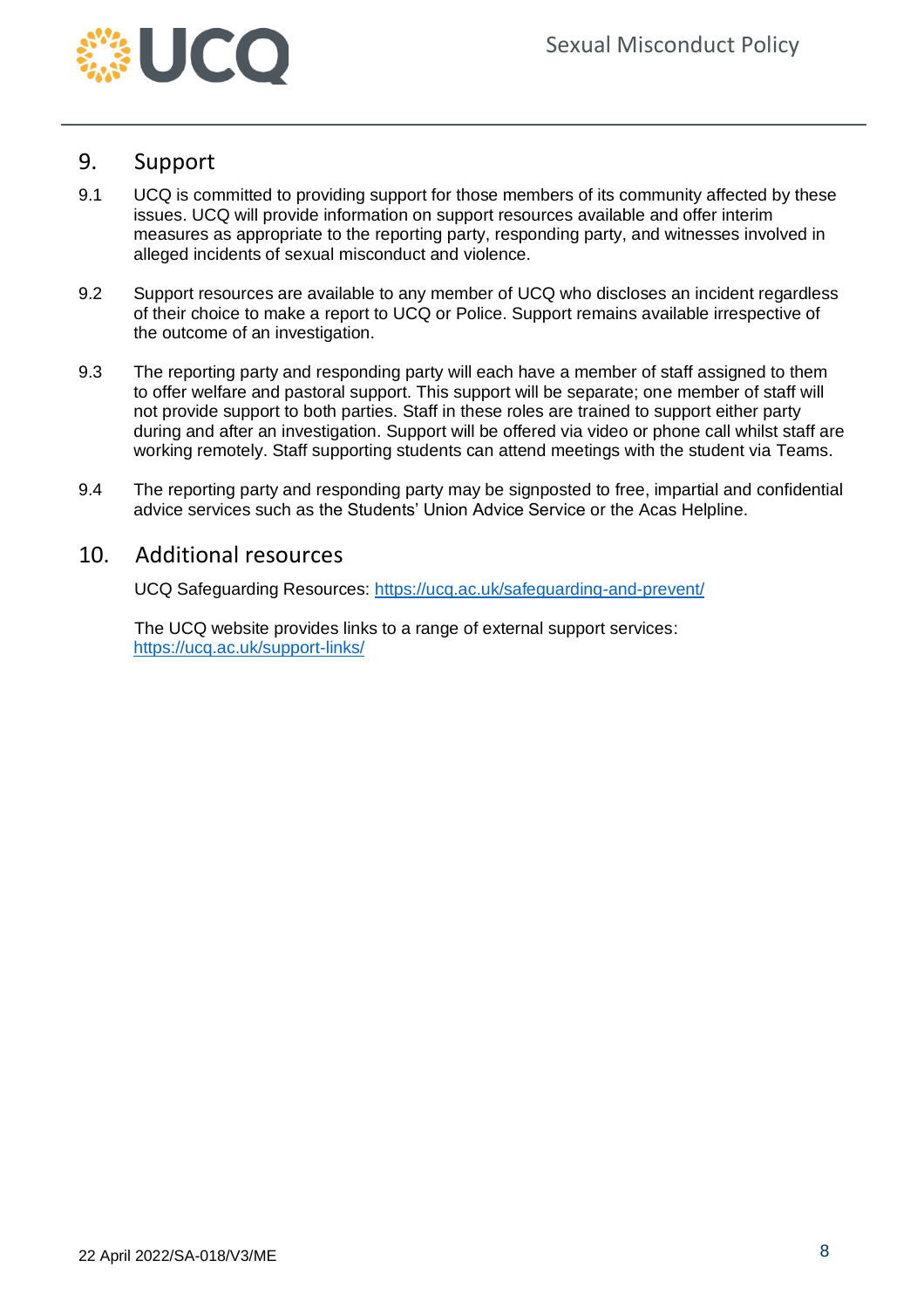

# <span id="page-8-0"></span>11. Initial equalities impact assessment

| <b>Department:</b>                                                                                                                                                                                                                                                                                                 |                                                                                                                                                                                                                                                                                                                                                                                                                                                                                                                                                                                   | <b>Completed by:</b>                                                                                                                                                                                     |                                                                                                                                                                                                                                                                                                                                                                                                                                                                                                                                                                                                                                                                                                 |                                                                                                                      | Date of initial assessment: |                                                                                                                                                                                                                        |
|--------------------------------------------------------------------------------------------------------------------------------------------------------------------------------------------------------------------------------------------------------------------------------------------------------------------|-----------------------------------------------------------------------------------------------------------------------------------------------------------------------------------------------------------------------------------------------------------------------------------------------------------------------------------------------------------------------------------------------------------------------------------------------------------------------------------------------------------------------------------------------------------------------------------|----------------------------------------------------------------------------------------------------------------------------------------------------------------------------------------------------------|-------------------------------------------------------------------------------------------------------------------------------------------------------------------------------------------------------------------------------------------------------------------------------------------------------------------------------------------------------------------------------------------------------------------------------------------------------------------------------------------------------------------------------------------------------------------------------------------------------------------------------------------------------------------------------------------------|----------------------------------------------------------------------------------------------------------------------|-----------------------------|------------------------------------------------------------------------------------------------------------------------------------------------------------------------------------------------------------------------|
| All                                                                                                                                                                                                                                                                                                                |                                                                                                                                                                                                                                                                                                                                                                                                                                                                                                                                                                                   |                                                                                                                                                                                                          | Michelle Elliott, Vice Principal, SSL                                                                                                                                                                                                                                                                                                                                                                                                                                                                                                                                                                                                                                                           |                                                                                                                      | 22/04/2022                  |                                                                                                                                                                                                                        |
|                                                                                                                                                                                                                                                                                                                    | Area to be assessed:                                                                                                                                                                                                                                                                                                                                                                                                                                                                                                                                                              |                                                                                                                                                                                                          |                                                                                                                                                                                                                                                                                                                                                                                                                                                                                                                                                                                                                                                                                                 | SA-018 - Sexual Misconduct Policy                                                                                    |                             |                                                                                                                                                                                                                        |
|                                                                                                                                                                                                                                                                                                                    | <b>Existing or new policy/procedure:</b>                                                                                                                                                                                                                                                                                                                                                                                                                                                                                                                                          |                                                                                                                                                                                                          | Existing                                                                                                                                                                                                                                                                                                                                                                                                                                                                                                                                                                                                                                                                                        |                                                                                                                      |                             |                                                                                                                                                                                                                        |
|                                                                                                                                                                                                                                                                                                                    |                                                                                                                                                                                                                                                                                                                                                                                                                                                                                                                                                                                   | What evidence has been used to inform the assessment and policy? (please list only)                                                                                                                      |                                                                                                                                                                                                                                                                                                                                                                                                                                                                                                                                                                                                                                                                                                 |                                                                                                                      |                             |                                                                                                                                                                                                                        |
| ➤<br>➤<br>➤<br>➤<br>➤                                                                                                                                                                                                                                                                                              | <b>External and internal guidance and requirements:</b><br>All legislation and publications identified in SA002 - Safeguarding Policy<br>Office for Student's statement of expectations for preventing and addressing harassment and sexual<br>misconduct affecting students in higher education and Ofsted's Education Inspection Framework<br>paragraph 275-279 regarding sexual harassment and violence and online sexual abuse.<br><b>Ofsted Education Inspection Framework</b><br>Internal guidance and requirements<br><b>Consultation with Strategic Safeguarding Lead</b> |                                                                                                                                                                                                          |                                                                                                                                                                                                                                                                                                                                                                                                                                                                                                                                                                                                                                                                                                 |                                                                                                                      |                             |                                                                                                                                                                                                                        |
| 1. Describe the aims,<br>objectives or purpose of<br>the policy/procedure                                                                                                                                                                                                                                          |                                                                                                                                                                                                                                                                                                                                                                                                                                                                                                                                                                                   |                                                                                                                                                                                                          | University Centre Quayside (UCQ) fully recognise their responsibilities to<br>safeguard and promote the welfare of children and vulnerable adults,<br>including the responsibilities their Academic Council, staff and volunteers<br>have in regard to the protection of children and vulnerable adults from<br>abuse; and to have due regard to the need to prevent people from being<br>drawn into terrorism. This policy outlines how UCQ will provide a learning<br>environment in which all members of the UCQ community feel safe and are<br>respected; sets out UCQ's expectations around the unacceptability of sexual<br>misconduct and support provided to those who may be affected. |                                                                                                                      |                             |                                                                                                                                                                                                                        |
| 2. Which<br>stakeholders/groups<br>are intended to benefit<br>from this<br>policy/procedure?                                                                                                                                                                                                                       |                                                                                                                                                                                                                                                                                                                                                                                                                                                                                                                                                                                   | All stakeholders                                                                                                                                                                                         |                                                                                                                                                                                                                                                                                                                                                                                                                                                                                                                                                                                                                                                                                                 |                                                                                                                      |                             |                                                                                                                                                                                                                        |
| The Equality Act 2010<br>requires public bodies<br>to have 'due regard' to<br>the need to:-<br>(1) Eliminate unlawful<br>discrimination.<br>harassment and<br>victimization<br>(2) Advance equality of<br>opportunity between<br>different groups; and<br>(3) Foster good relations<br>between different<br>groups |                                                                                                                                                                                                                                                                                                                                                                                                                                                                                                                                                                                   | 3. Could the<br>disproportionately<br>negative effect impact<br>out in $(1)$ to $(3)$ of the<br>Act on any of the<br>protected<br>characteristics?:-<br><b>High</b><br><b>Medium</b><br>Low<br>No effect | policy/procedure have a<br>in terms of the aims set                                                                                                                                                                                                                                                                                                                                                                                                                                                                                                                                                                                                                                             | 4. Briefly explain<br>how the<br>policy/procedure<br>furthers or prevents<br>the aims set out in<br>$(1)$ to $(3)$ . |                             | 5. If there is a<br>disproportionately<br>negative impact on<br>any protected<br>characteristics, can it<br>be justified on the<br>grounds of promoting<br>equality or any other<br>reason? If yes, please<br>explain. |
| ပ္ယ                                                                                                                                                                                                                                                                                                                | Age                                                                                                                                                                                                                                                                                                                                                                                                                                                                                                                                                                               | No effect                                                                                                                                                                                                |                                                                                                                                                                                                                                                                                                                                                                                                                                                                                                                                                                                                                                                                                                 | Not applicable                                                                                                       |                             | Not applicable                                                                                                                                                                                                         |
|                                                                                                                                                                                                                                                                                                                    | Dioobility                                                                                                                                                                                                                                                                                                                                                                                                                                                                                                                                                                        | $h \circ f$                                                                                                                                                                                              |                                                                                                                                                                                                                                                                                                                                                                                                                                                                                                                                                                                                                                                                                                 | Not opplieable                                                                                                       |                             | Not opplicable                                                                                                                                                                                                         |

|                                           | Age                      | No effect | Not applicable | Not applicable |
|-------------------------------------------|--------------------------|-----------|----------------|----------------|
| acteristic<br>ਠ<br>ត្ត<br>Õ<br>Pro<br>cha | <b>Disability</b>        | No effect | Not applicable | Not applicable |
|                                           | <b>Gender</b>            | No effect | Not applicable | Not applicable |
|                                           | <b>Gender</b>            | No effect | Not applicable | Not applicable |
|                                           | reassignment             |           |                |                |
|                                           | <b>Marriage and</b>      | No effect | Not applicable | Not applicable |
|                                           | <b>Civil Partnership</b> |           |                |                |